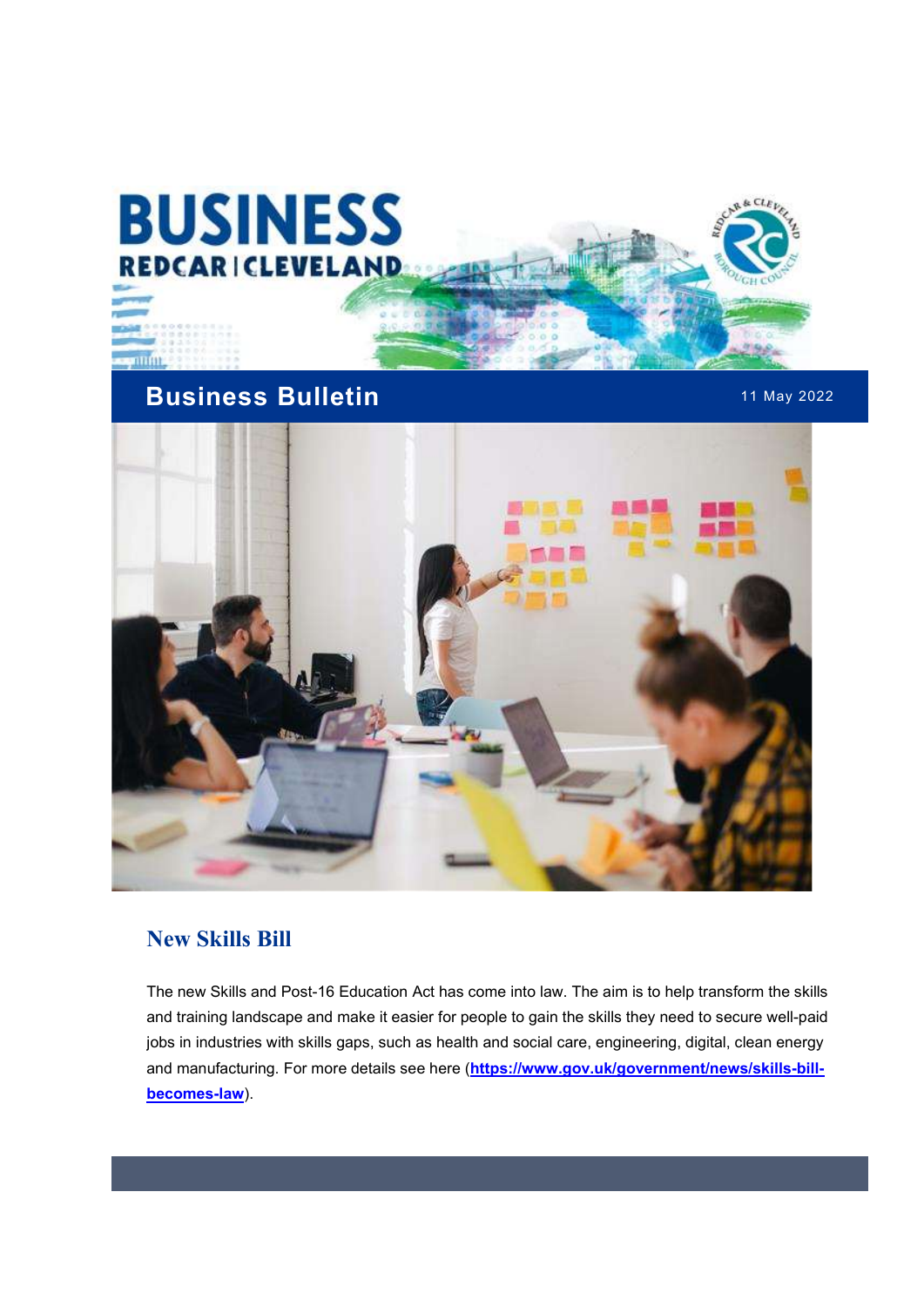

## Tees Valley Virtual Networking

The Federation of Small Businesses (FSB) is hosting a free virtual networking event for businesses in the Tees Valley on May 19th. Non-members are welcome. Click here (https://www.fsb.org.uk/event-calendar/tees-valley-virtual-networking-19may.html) for details and registration.



A commercial opportunity to lease the Café at Kirkleatham Museum is now open for applications. For details and how to apply click here (https://redcarcleveland.co.uk/business/wpcontent/uploads/sites/4/2022/04/Marketing-Kirkleatham-Cafe.pdf).

All offers to be submitted by 1pm on the 17th June 2022.

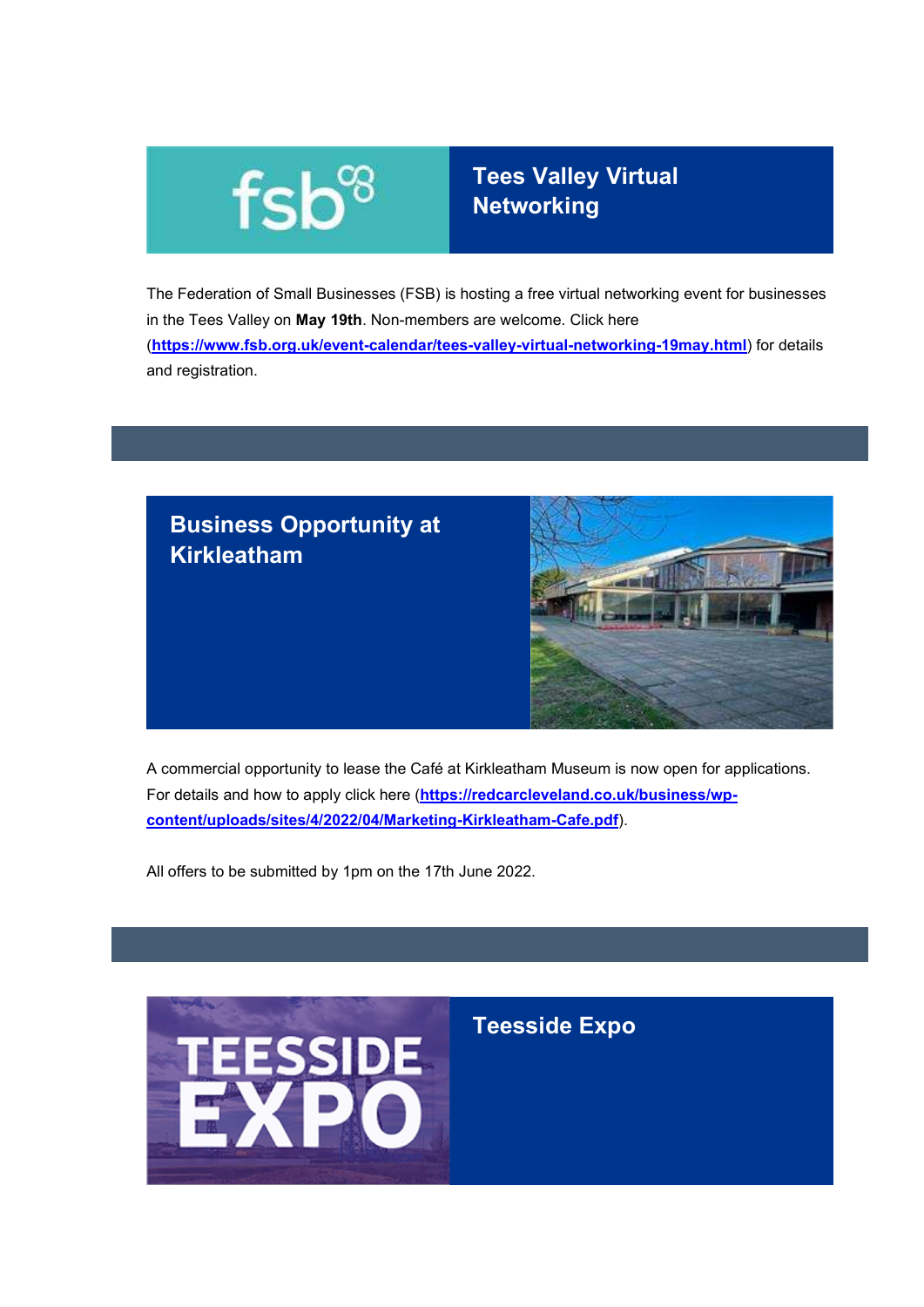The Teesside Expo event for 2022 is scheduled for 29th September at the Grand Marquee, Wynyard Hall. Tickets for general admission, breakfast networking and business seminars are free and available to order on-line (https://teessideexpo.co.uk/).





High energy usage businesses, such as steel manufacturers, are set to receive further government support for rising electricity costs under the Energy Intensive Industries compensation scheme. For further information click here (https://www.gov.uk/government/news/high-energy-usagebusinesses-to-benefit-from-further-government-support).



### Is Your Payroll Information Up-to-Date?

Use these rates (https://www.gov.uk/guidance/rates-and-thresholds-for-employers-2022-to-2023) and thresholds when you operate your payroll or provide expenses and benefits to your employees for 2022/23.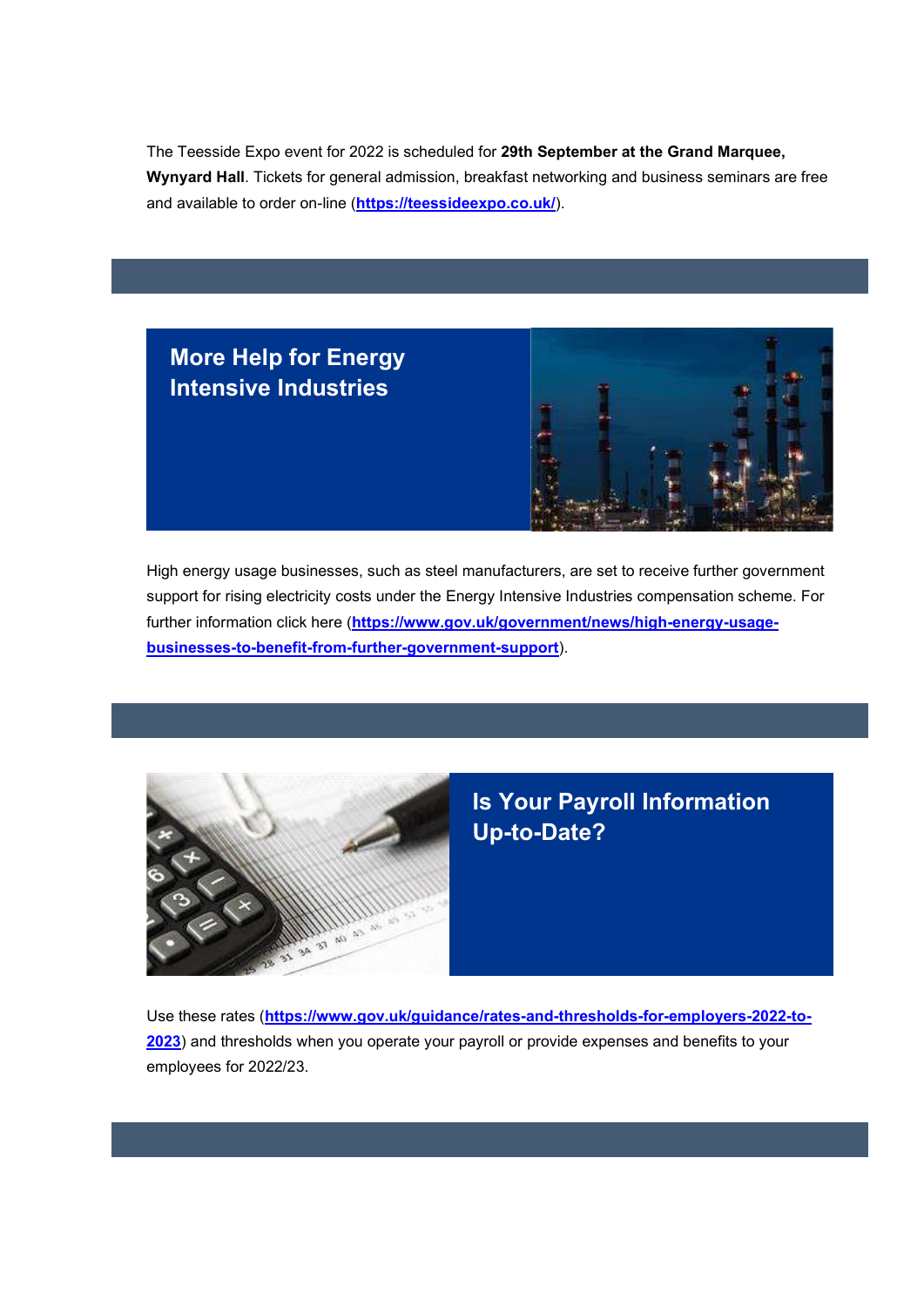### Save Time and Money with HMRC Free Webinars



Good record keeping and claiming tax relief on your expenses correctly can save you time and money. HMRC are running a series of free webinars for the self-employed. To register for record keeping for the self-employed click here

(https://register.gotowebinar.com/rt/7250347219099417867?source=Campaign-May-SE-1).



#### Local Expertise for Global Initiative

Senior staff from the Materials Processing Institute have been invited to contribute their expertise to a United Nations decarbonisation initiative to decarbonise heavy industry. For more details, please see here (https://www.mpiuk.com/news-details.php?news\_id=402).